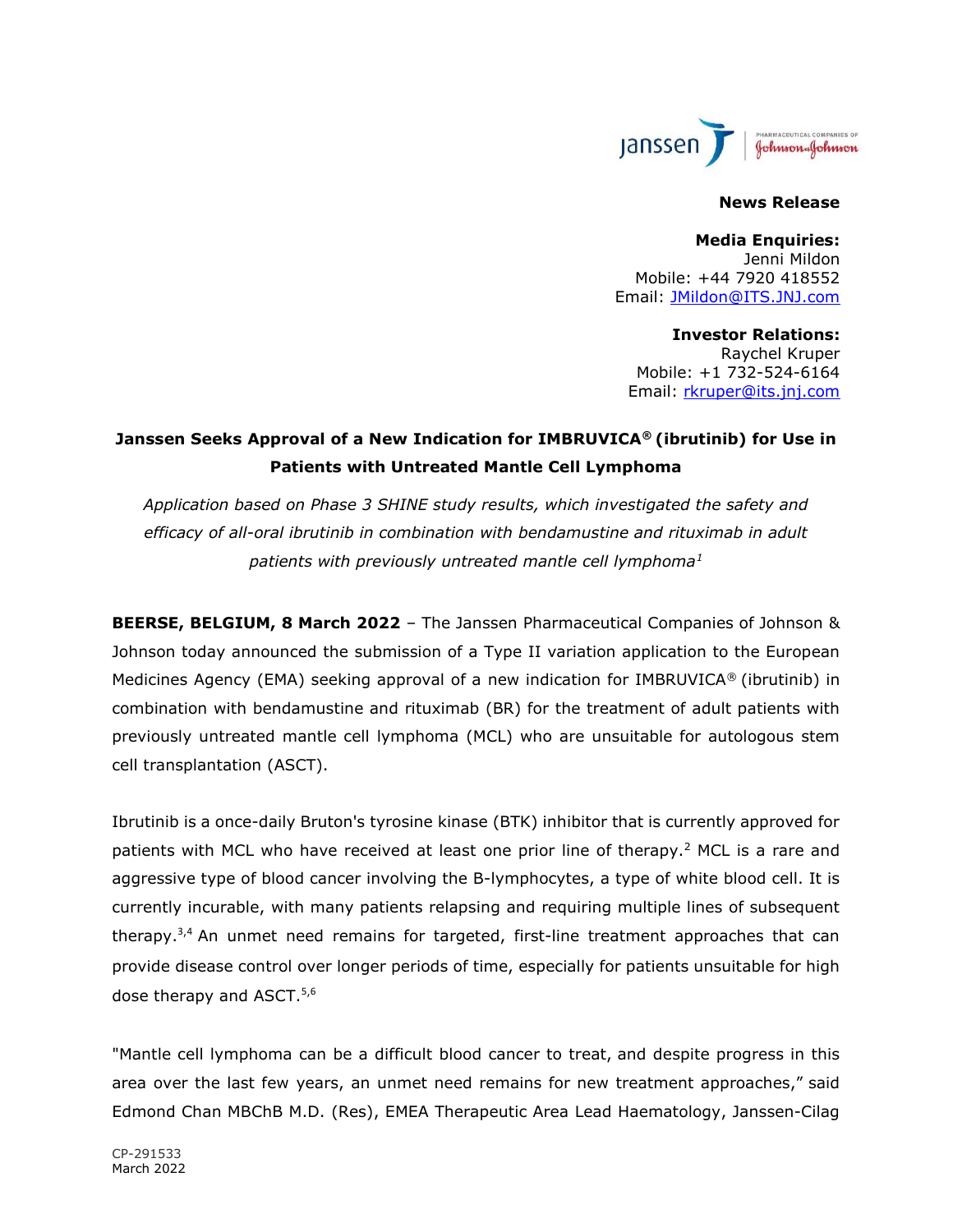Limited. "This submission to the EMA is a testament to our commitment to deepening the impact ibrutinib can have for patients and represents an important step towards providing patients and healthcare professionals with the addition of targeted therapy to standard therapy."

The submission to the EMA is supported by the Phase 3 SHINE study (NCT01776840), which met its primary endpoint of progression-free survival (PFS). The study investigated the efficacy and safety of first-line ibrutinib given in combination with BR in patients 65 years of age or older with previously untreated MCL.<sup>1</sup> Results will be presented at an upcoming medical meeting.

"As the first approved BTK inhibitor, ibrutinib has now been used to treat more than 250,000 patients globally. It is also the first BTK inhibitor to be studied as a frontline treatment option for patients with mantle cell lymphoma," said Craig Tendler, M.D., Global Head of Late Development, Diagnostics & Medical Affairs, Hematology & Oncology, Janssen Research & Development, LLC. "We are committed to the continued development of ibrutinib in B-cell malignancies where unmet needs remain in our efforts to make meaningful differences and change outcomes for patients."

#### #ENDS#

# About Ibrutinib

Ibrutinib is a once-daily oral medication that is jointly developed and commercialised by Janssen Biotech, Inc. and Pharmacyclics LLC, an AbbVie company.<sup>2</sup> Ibrutinib blocks the Bruton's tyrosine kinase (BTK) protein, which is needed by normal and abnormal B-cells, including specific cancer cells, to multiply and spread.<sup>7</sup> By blocking BTK, ibrutinib may help move abnormal B-cells out of their nourishing environments and inhibits their proliferation.<sup>8</sup>

Ibrutinib is approved in more than 100 countries and has been used to treat more than 250,000 patients worldwide.<sup>9</sup> There are more than 50 company-sponsored clinical trials, including 18 Phase 3 studies, over 11 years evaluating the efficacy and safety of ibrutinib.<sup>2,10</sup> In October 2021, ibrutinib was added to WHO's Model Lists of Essential Medicines (EML), which refer to those medicines considered to be the most effective and safe to meet the most important needs in a health system. $11$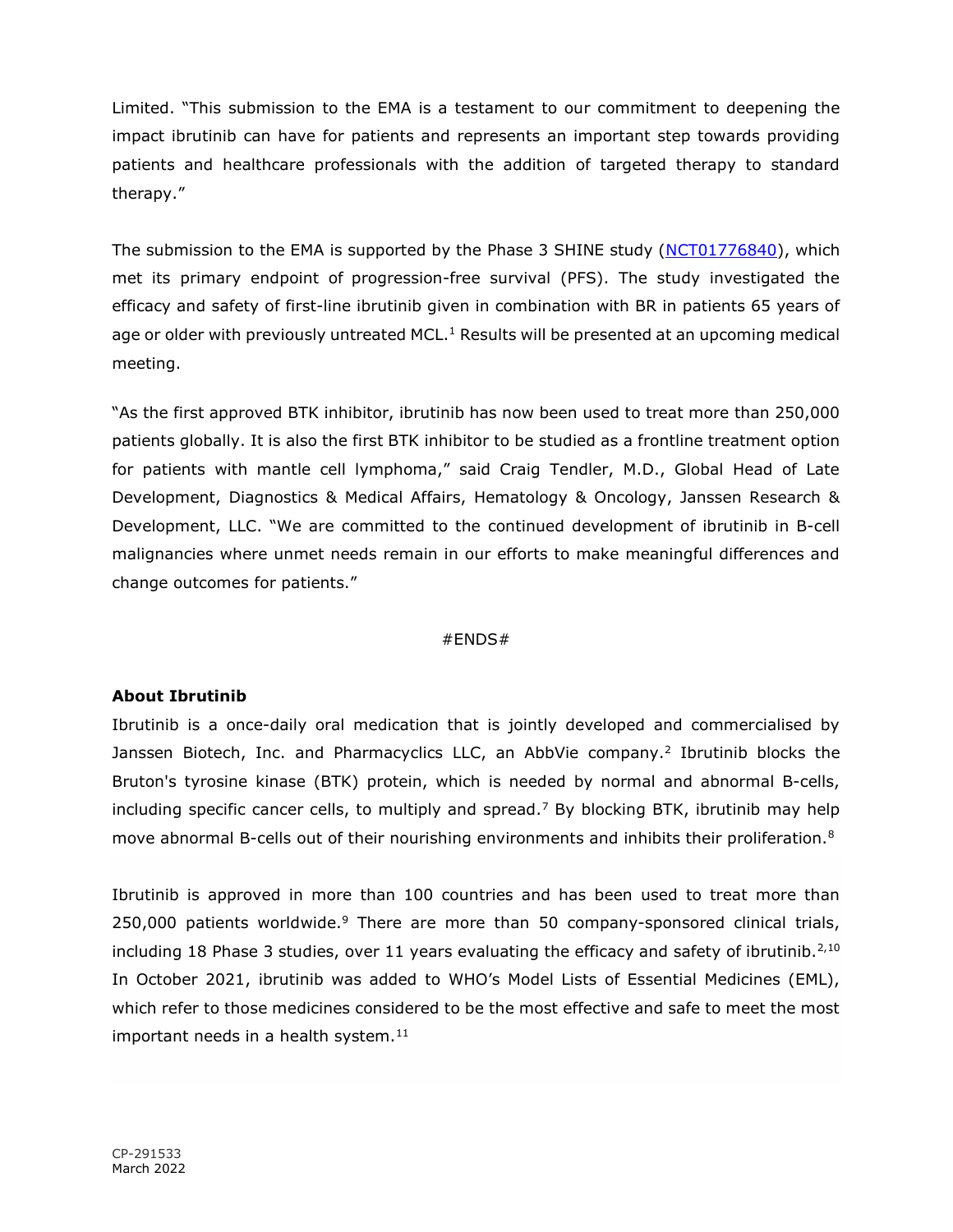Ibrutinib was first approved by the European Commission (EC) in 2014, and approved indications to date include: $2^2$ 

- Chronic lymphocytic leukaemia (CLL): As a single agent or in combination with rituximab or obinutuzumab for the treatment of adult patients with previously untreated CLL, and as a single agent or in combination with bendamustine and rituximab (BR) for the treatment of adult patients with CLL who have received at least one prior therapy.
- Mantle cell lymphoma (MCL): As a single agent for the treatment of adult patients with relapsed or refractory MCL.
- Waldenström's macroglobulinemia (WM): As a single agent for the treatment of adult patients who have received at least one prior therapy or in first-line treatment for patients unsuitable for chemo-immunotherapy, and in combination with rituximab for the treatment of adult patients.

For a full list of side effects and information on dosage and administration, contraindications and other precautions when using ibrutinib please refer to the Summary of Product Characteristics for further information.

### About Mantle Cell Lymphoma

Mantle cell lymphoma (MCL) is an aggressive and incurable blood cancer of the white blood cells.<sup>12</sup> It is considered a rare disease, characterised by high unmet need and a small patient population, impacting approximately 0.5 in 100,000 people in the European Union (EU).<sup>13</sup> MCL is more prevalent in men than women and accounts for 7 to 9 percent of all non-Hodgkin's lymphomas (NHLs) in Europe.<sup>14</sup> It is predominantly a disease of the elderly, with a median age of 65 years at diagnosis.<sup>12</sup>

While patient outcomes have improved in the last few decades, $4$  the disease remains difficult to treat and is still characterised by consecutive episodes of disease progression and the need for therapy.<sup>15</sup> Patients are often prescribed multiple lines of therapy as they relapse or become resistant to treatments.4,4

# About the Janssen Pharmaceutical Companies of Johnson & Johnson

At Janssen, we're creating a future where disease is a thing of the past. We're the Pharmaceutical Companies of Johnson & Johnson, working tirelessly to make that future a reality for patients everywhere by fighting sickness with science, improving access with ingenuity, and healing hopelessness with heart. We focus on areas of medicine where we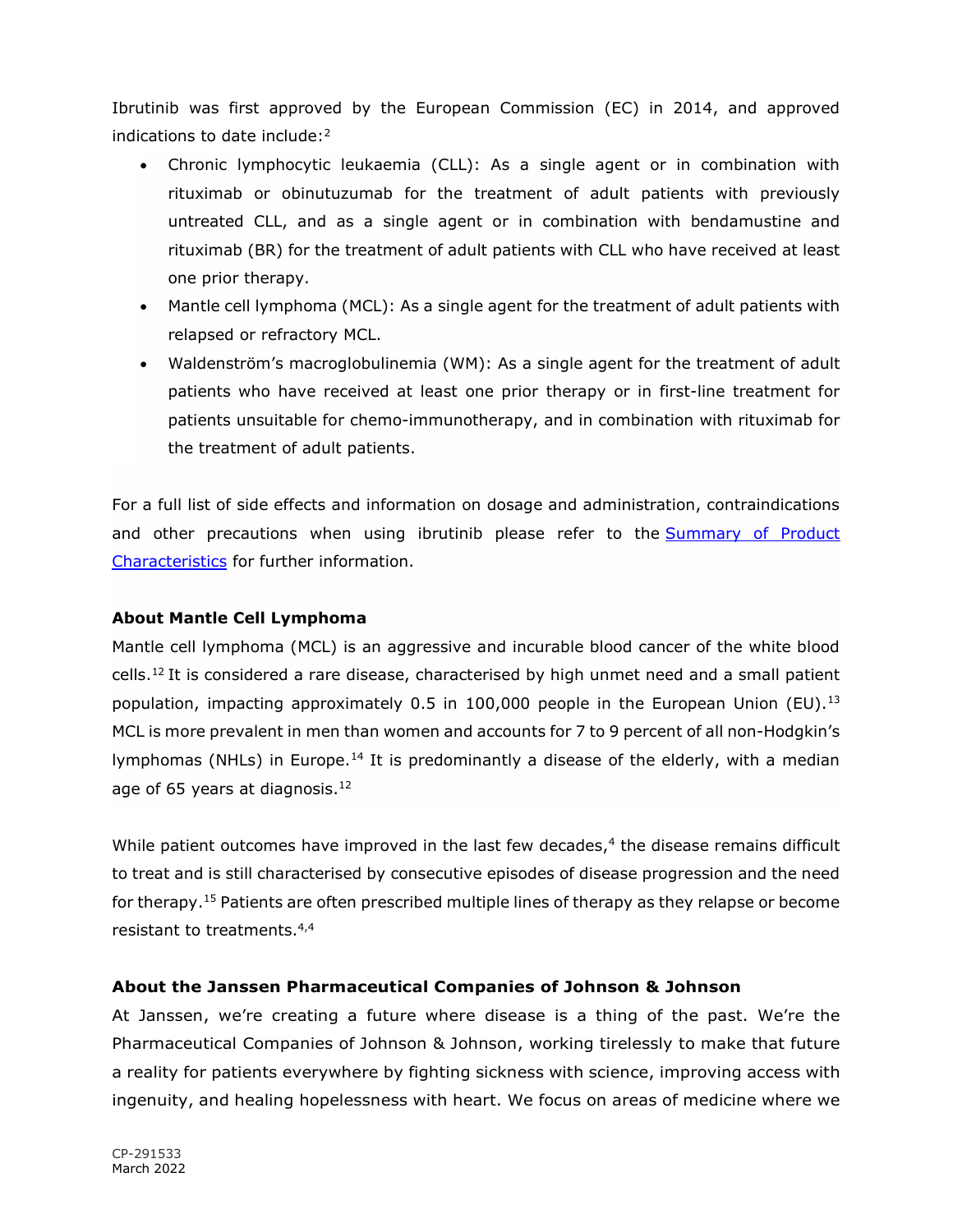can make the biggest difference: Cardiovascular & Metabolism, Immunology, Infectious Diseases & Vaccines, Neuroscience, Oncology, and Pulmonary Hypertension.

Learn more at www.janssen.com/EMEA. Follow us at www.twitter.com/janssenEMEA for our latest news. Janssen Research & Development, LLC, Janssen Pharmaceutica NV, Janssen-Cilag Limited and Janssen Biotech, Inc. are part of the Janssen Pharmaceutical Companies of Johnson & Johnson.

## Cautions Concerning Forward-Looking Statements

This press release contains "forward-looking statements" as defined in the Private Securities Litigation Reform Act of 1995 regarding imbruvica. The reader is cautioned not to rely on these forward-looking statements. These statements are based on current expectations of future events. If underlying assumptions prove inaccurate or known or unknown risks or uncertainties materialize, actual results could vary materially from the expectations and projections of Janssen Research & Development, LLC, Janssen Pharmaceutica NV, Janssen-Cilag Limited, Janssen Biotech, Inc, any of the other Janssen Pharmaceutical Companies and/or Johnson & Johnson. Risks and uncertainties include, but are not limited to: challenges and uncertainties inherent in product research and development, including the uncertainty of clinical success and of obtaining regulatory approvals; uncertainty of commercial success; manufacturing difficulties and delays; competition, including technological advances, new products and patents attained by competitors; challenges to patents; product efficacy or safety concerns resulting in product recalls or regulatory action; changes in behavior and spending patterns of purchasers of health care products and services; changes to applicable laws and regulations, including global health care reforms; and trends toward health care cost containment. A further list and descriptions of these risks, uncertainties and other factors can be found in Johnson & Johnson's Annual Report on Form 10-K for the fiscal year ended January 2, 2022, including in the sections captioned "Cautionary Note Regarding Forward-Looking Statements" and "Item 1A. Risk Factors," and in Johnson & Johnson's subsequent Quarterly Reports on Form 10-Q and other filings with the Securities and Exchange Commission. Copies of these filings are available online at www.sec.gov, www.jnj.com or on request from Johnson & Johnson. None of the Janssen Pharmaceutical Companies nor Johnson & Johnson undertakes to update any forward-looking statement as a result of new information or future events or developments.

###

References

2 Imbruvica Summary of Product Characteristics, August 2021. Available at: https://www.ema.europa.eu/en/documents/product-information/imbruvica-epar-productinformation en.pdf. Last accessed: March 2022.

<sup>&</sup>lt;sup>1</sup> Wang M, et al. A phase III study of ibrutinib in combination with bendamustine and rituximab (BR) in elderly patients with newly diagnosed mantle cell lymphoma (MCL). 2013 American Society of Clinical Oncology Annual Meeting. 31 May-1 June, 2013.

<sup>&</sup>lt;sup>3</sup> McKay P, et al. Guideline for the management of mantle cell lymphoma. Br J Haematol. 2018 Jul;182(1):46-62.

<sup>4</sup> Silkenstedt E et al. Mantle cell lymphoma - advances in molecular biology, prognostication and treatment approaches. Br J Haematol. 2021 Oct;195(2):162-173.